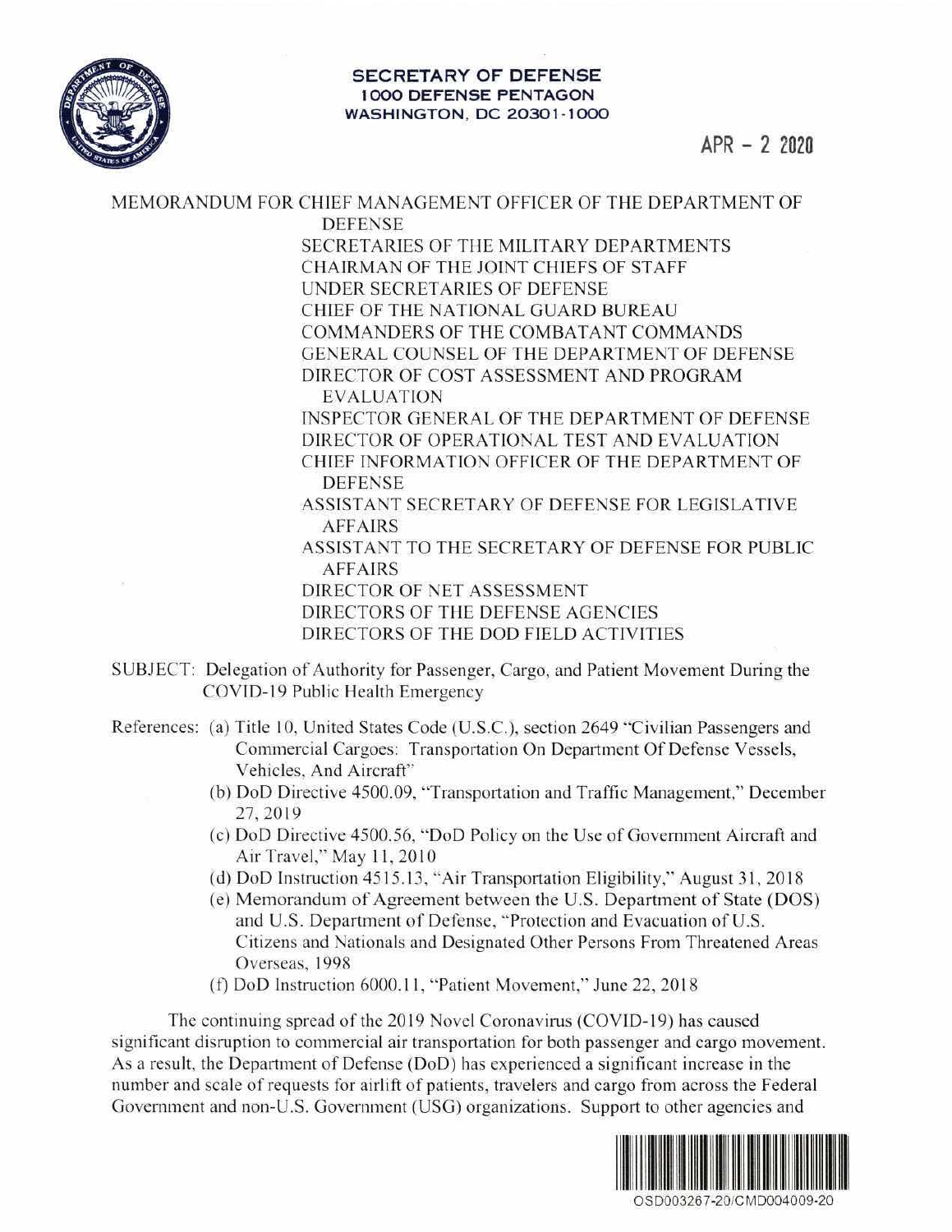non-USG organizations is subject to approved requirements under 31 U.S.C. § 1535 (the Economy Act).

In order to ensure timely action on patient movement and transportation requests, approval authorities are delegated as described below and in table I (attached):

- Patient Movement (uniformed service members, the expeditionary civilian workforce, contingency contractor personnel, and all other eligible DoD patients). Approval to transport contaminated, contagious, and potentially exposed patients is delegated to the Commander, U.S. Transportation Command (USTRANSCOM) as described below. This delegation of authority is limited only to patients diagnosed with COVID-19 who arc detennined to require movement to a higher level of care or those presumed to have COVlD-19 as determined by a health professional. This authority may be further delegated in writing only to a level no lower than the USTRANSCOM Deputy Commander. The movement of patients with COVID-19 should be limited. AIJ efforts should be made to treat and manage at the nearest appropriate mihtary or civilian medical facility. When a patient who is diagnosed with COVID-19 requires movement because they are Seriously Ill, Very Seriously Ill, or their care exceeds the capacity and capabilities of the sending location, the sending medical unit caring for the Service member should use established DoD, USTRANSCOM, and Geographic Combatant Command policies and procedures to request support from USTRANSCOM. When making a decision to transport patients, the Commander, USTRANSCOM should consider mission requirements, patient health, and the health and readiness of the crew and fleet. Vessels used for transport of infected COVID patients will be properly inspected and sanitized in order to ameliorate the risk of disease transmission.
- Non-DoD USG Personnel and Cargo Space Available. Approval for movement of USG employees (including eligible family members returning from overseas) on a non-interference, space available basis is delegated to the Commander, USTRANSCOM for the extent of the COVID-19 Public Health Emergency. Such travel will be reimbursable pursuant to the Economy Act. Approval for movement of USG cargo on a non-interference, space available basis is delegated to the Commander, USTRANSCOM for TRANSCOM controlled aircraft and the Commanders of the Geographic Combatant Commands for Geographic Combatant Command controlled aircraft.
- Non-DoD USG Personnel and Cargo Reimbursable. Approval for movement of USG employees (including eligible family members returning from overseas) and cargo requiring the scheduling of dedicated aircraft or modified routing and on a reimbursable basis under the Economy Act is delegated to the Under Secretary of Defense for Acquisition and Sustainment.
- Non-DoD USG Personnel and Cargo Non-reimbursable. Approval for the movement of USG employees (including eligible family members returning from overseas) and cargo requiring scheduling of dedicated aircraft or modified routing and on a non-reimbursable basis is delegated to the Under Secretary of Defense for Acquisition and Sustainment. The Under Secretary of Defense for Policy may request review of determinations by the Deputy Secretary of Defense. Approval for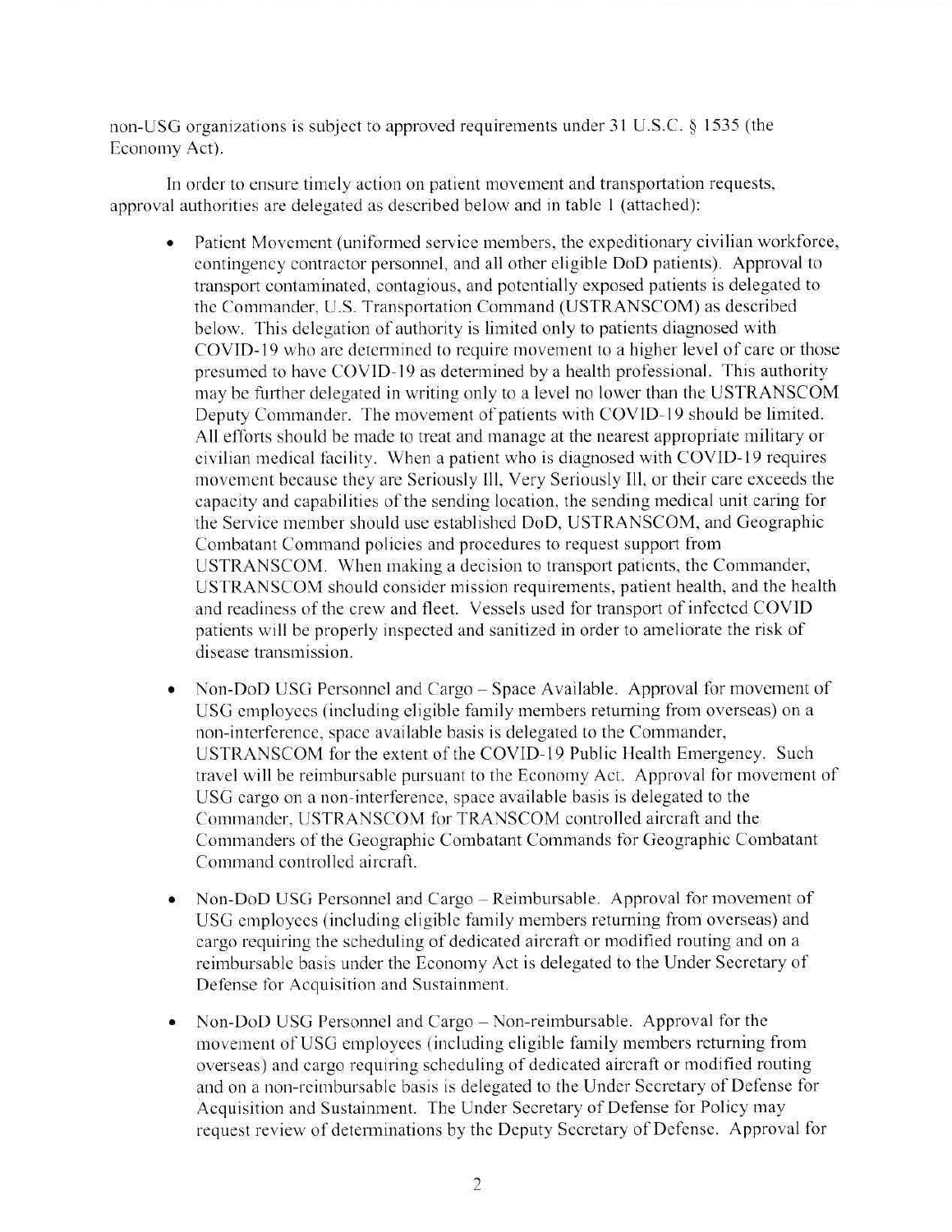non-reimbursable support shall be reserved for exceptional cases and may be given only after the requestor has demonstrated that reimbursement pursuant to the Economy Act is not possible or in the interest of DoD.

- Non-USG Personnel and Cargo. Authority to approve the movement of non-USG passengers (with the exception of American persons being repatriated from COVID-19 high risk countries, addressed below) is delegated to the Under Secretary of Defense for Acquisition and Sustainment. The Under Secretary of Defense for Policy may request review of determinations by the Deputy Secretary of Defense. Authority for movement of non-humanitarian cargo is delegated to the Under Secretary of Defense for Acquisition and Sustainment. Such requests must come from another Federal department or agency and such transportation will be reimbursable under the Economy Act. Approval for the movement of non-USG humanitarian cargo in support of another department or agency is delegated to the Under Secretary of Defense for Acquisition and Sustainment, and will be done only on a reimbursable basis under the Economy Act, or pursuant to 10 U.S.C. § 256 1.
- Repatriation of American Persons (Citizens and Permanent Legal Residents). Approval for the airlift of non-USG employee U.S. citizens and permanent legal residents who cannot return to the United States by commercial means or Department of State (DOS) managed travel as a result of the COVID-19 pandemic is delegated to Commander, USTRANSCOM. Transportation is authorized pursuant to the provisions outlined in the Memorandum of Agreement (MOA) between the U.S. Department of State and U.S. Department of Defense " Protection and Evacuation of U.S. Citizens and Nationals and Designated Other Persons From Threatened Areas Overseas, 1998." The MOA provides that evacuation-related costs are the responsibility of DOS. DOS must request and approve the movement of any passenger prior to airlift. Additionally, DOS must accept responsibility for screening passengers for admissibility to the destination country.

All passengers must undergo medical screening prior to boarding as a pre-condition for travel on all DoD coordinated, managed, or operated flights. Whenever possible, contracted commercial flights should be used as the first option.

Combatant Commanders are to provide a written record of all requests approved under these delegated authorities every 30 days through their staffs to the Office of the Deputy Assistant Secretary of Defense for Logistics. The expiration of this delegation will be August 1, 2020 but may be curtailed or extended as conditions dictate. The delegations of authority in this memorandum may not be further delegated unless redelegation of that specific authority is authorized in this memorandum.

Wartt. Spa

Attachment: As stated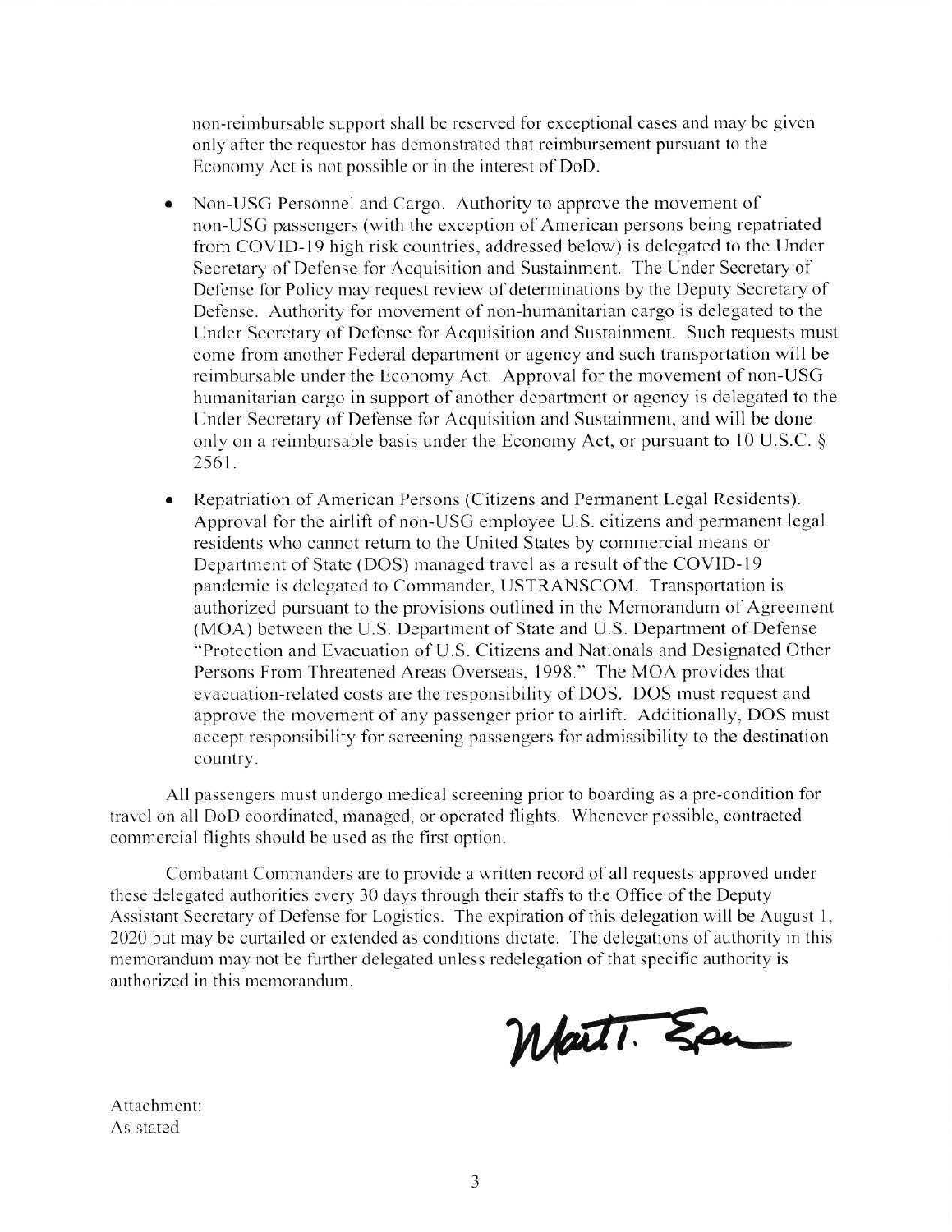| Description                                                                                               | <b>Restrictions</b>                                                            | <b>Authority</b>                                     | <b>Notes</b>                                                                                                                                                                              | <b>Approval Authority</b>                                     |
|-----------------------------------------------------------------------------------------------------------|--------------------------------------------------------------------------------|------------------------------------------------------|-------------------------------------------------------------------------------------------------------------------------------------------------------------------------------------------|---------------------------------------------------------------|
| <b>USG</b> Employees<br>(including)<br>family member<br>returning from<br>overseas)                       | Space Available, Non-<br>Interference at request<br>of parent agency           | 31 USC, 1535<br>(Economy Act)                        | Such travel will be reimbursable<br>pursuant to 31 USC, 1535 (the<br>Economy Act).                                                                                                        | Commander, USTRANSCOM                                         |
| <b>USG Employees</b><br>(including)<br>family member<br>returning from<br>overseas)                       | Travel requiring<br>scheduling of<br>dedicated aircraft or<br>modified routing | 31 USC, 1535<br>(Economy Act)                        | Such travel will be reimbursable<br>pursuant to 31 USC, 1535<br>(Economy Act).                                                                                                            | Under Secretary of Defense for<br>Acquisition and Sustainment |
| <b>USG</b> Employees<br>(including)<br>family member<br>returning from<br>overseas)                       | Travel requiring<br>scheduling of<br>dedicated aircraft or<br>modified routing |                                                      | When travel is requested on a non-<br>reimbursable basis. Requires<br>determination of authority and<br>source of funding.                                                                | Under Secretary of Defense for<br>Acquisition and Sustainment |
| Non-USG<br>passengers<br>(with the<br>exception of<br>support to<br>repatriation)                         | Movement must be<br>requested by other<br>federal agency                       | 31 USC, 1535<br>(Economy Act) or<br>10 USC, 2561     | Movement in support of<br>international response.<br>Reimbursement will be provided by<br>requesting agency or non-<br>reimbursable pursuant to 10 USC,<br>2561 for humanitarian reasons. | Under Secretary of Defense for<br>Acquisition and Sustainment |
| Non-USG U.S.<br>citizens and<br>permanent legal<br>residents in support<br>of repatriation/<br>evacuation | Travel must be<br>requested by DoS<br>pursuant to existing<br>agreements.      | 31 USC, 1535<br>(Economy Act) and<br>$DoS - DoD MOA$ | Evacuation costs are the<br>responsibility of the DoS.                                                                                                                                    | Commander, USTRANSCOM                                         |

## **Table 1 - Non-Medical Passengers and Cargo**